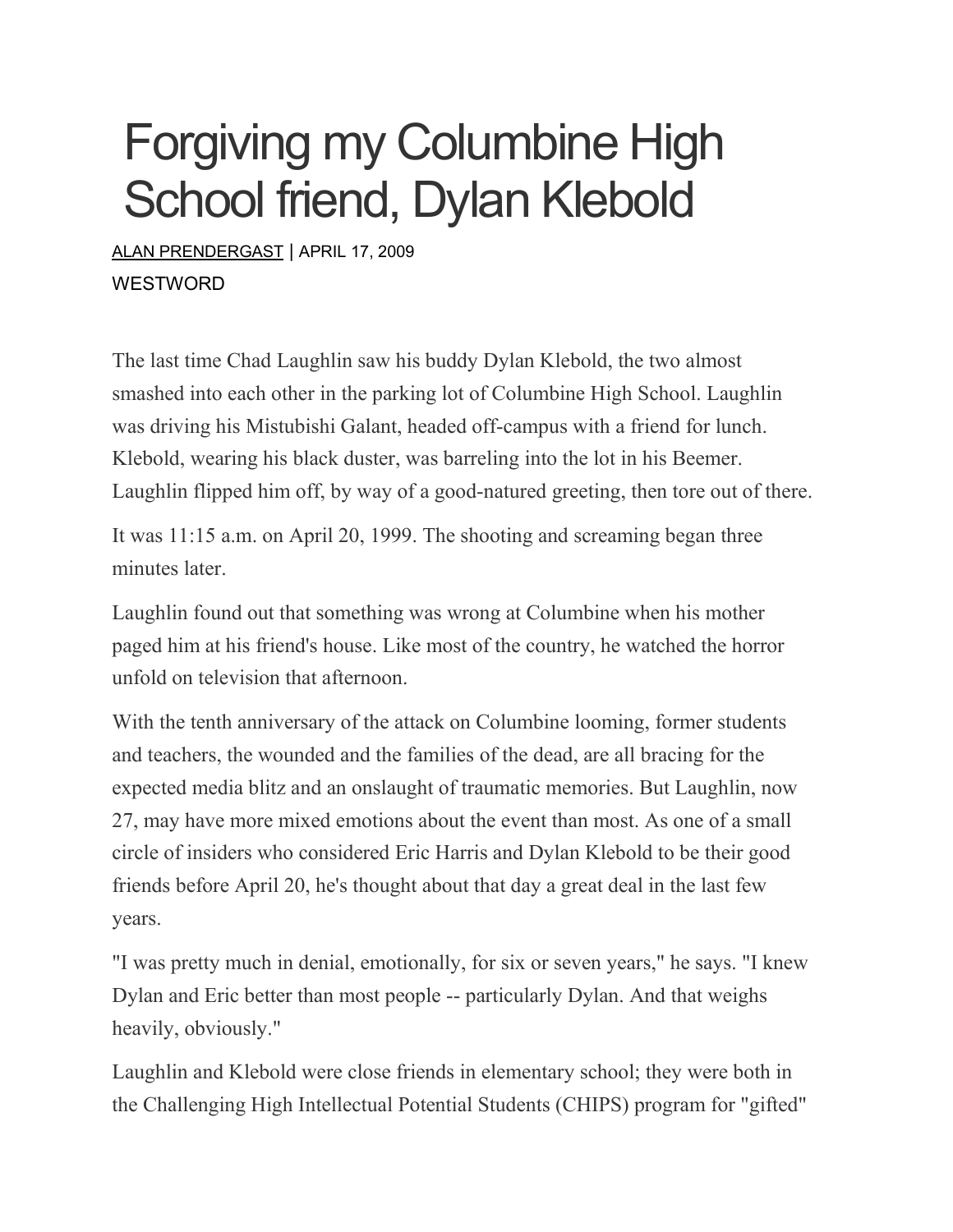children. "We were just a bunch of intellectual, dorky kids," Laughlin recalls. "We memorized the state capitals and played a lot of chess."

Klebold was a quiet, somewhat awkward kid -- but not nearly as strange as he would become a few years later. Laughlin went to private school for three years; when he became reaquainted with Klebold in their sophomore year at Columbine, he found him much more reserved, with an increasingly darker outlook on life. Although the pair gravitated toward the same social circles -- at one point Laughlin and Eric Harris worked together in a fast-food joint at the mall -- their primary interaction outside of school became the fantasy baseball league Laughlin had set up online.

By junior year, Laughlin could see the bond between Klebold and Harris tightening, to the exclusion of everyone else. The two often sat by themselves in the Columbine lunchroom, known as "the commons." They were by no means outcasts. "They were well-liked by a fair amount of people," Laughlin says. At the same time, he believes the social stratification -- and yes, bullying -- found at Columbine played a real part in their isolation.

"A lot of the tension in the school came from the class above us," Laughlin insists. "There were people fearful of walking by a table where you knew you didn't belong, stuff like that. Certain groups certainly got preferential treatment across the board. I caught the tail end of one really horrible incident, and I know Dylan told his mother that it was the worst day of his life."

That incident, according to Laughlin, involved seniors pelting Klebold with "ketchup-covered tampons" in the commons. (For another version of the incident, which Klebold may have been referencing when he wrote in Harris' yearbook of taking "our revenge in the commons," see my 2000 story, "The [Missing](http://www.westword.com/2000-07-13/news/the-missing-motive/) Motive.") Yet Laughlin is wary of the search for simple, overriding causes for the killers' pathology. He's skeptical of self-appointed authorities on Columbine; the way the media appropriated the tragedy and spun its own elaborate myths about the school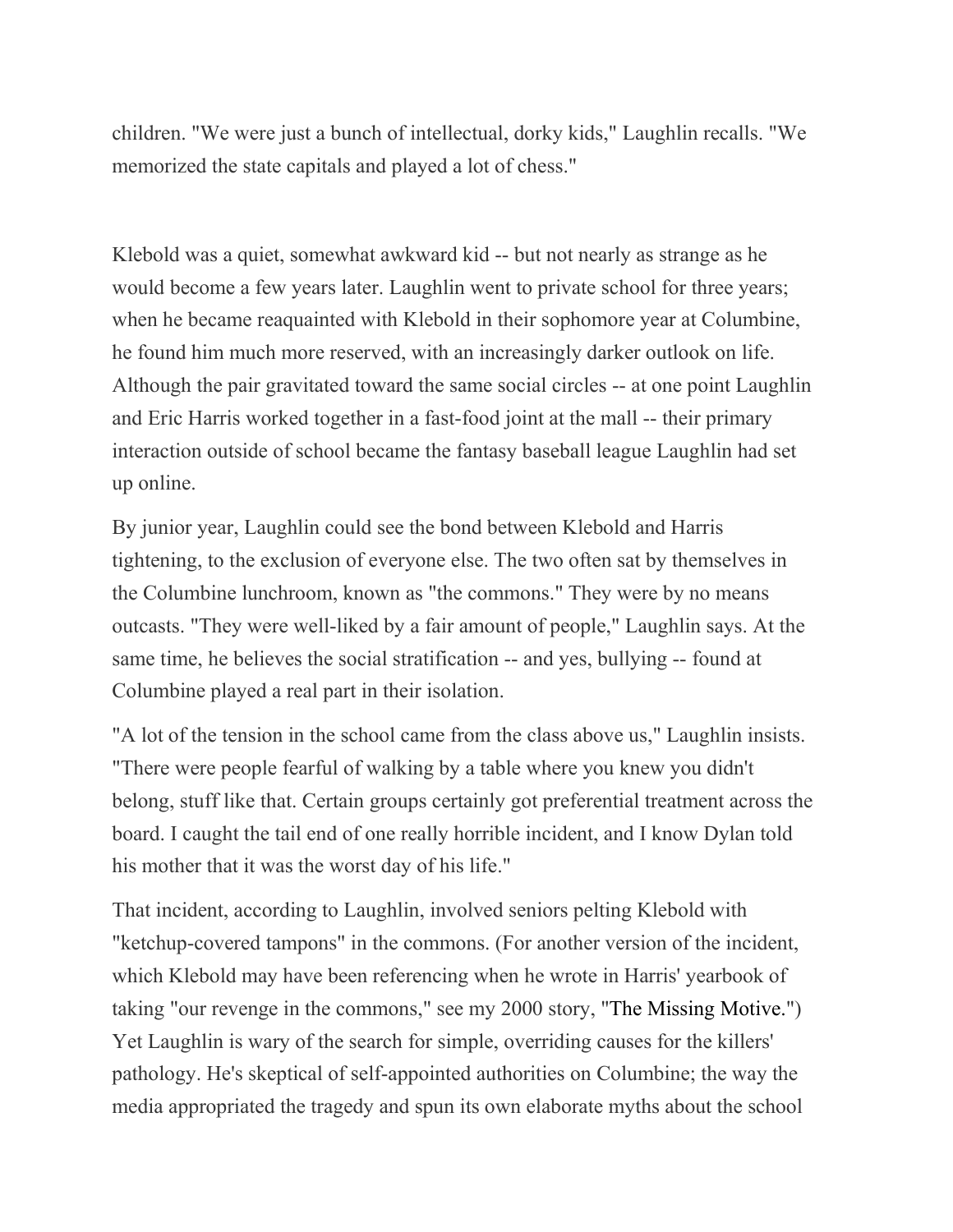and its subcultures; and the recent books that claim to explain what really happened. "I'm not a fan of the stuff coming out that's considered definitive when they're not even talking to the people who knew these guys," he says.

Certain speculations in *Columbine*, Salon writer Dave Cullen's widely praised account, are particularly irksome to Laughlin. He disputes Cullen's portrayal of the killers as not athletic ("Eric was a good soccer player and Dylan was a great pitcher") and scoffs at the notion that Harris was some kind of chick magnet, an assertion based largely on the account of one reputed girlfriend who investigators found to have credibility problems. Laughlin introduced Harris to one girl he dated for a year but never got serious with; he suspects both killers died as virgins. Laughlin gave few interviews after the massacre. He "numbed himself" with partying in college and tried not to think about his own unwitting role in what happened -- for example, going to Wyoming to buy fireworks for Klebold and Harris when they were grounded for a 1998 arrest, stuff they would later use to make small bombs. He played poker professionally for a while but eventually found himself going back to school (he's now studying Chinese medicine, seeking a doctorate in California) and reading a lot more -- researching, among other things, the how and why of Columbine. He has come to see his friend Klebold as not a mere follower but a much more disturbed, angrier person than he ever suspected.

"They were both equally responsible," he says. "But if there was one who wanted to back out at the end, it was Dylan."

Laughlin says he went through "a grief cycle" about the tragedy, but is emerging with a new perspective. Wounded student Mark Taylor wrote a book about forgiving the killers; that notion was incomprehensible to Laughlin a few years ago, but he now considers it a vital step in his own journey. (For more on Taylor, see my 2007 story, "The [Good](http://www.westword.com/2007-02-01/news/the-good-part/) Part;" for more on other Columbine survivors, see our [Columbine](http://www.westword.com/specialReports/view/574910) Reader.)